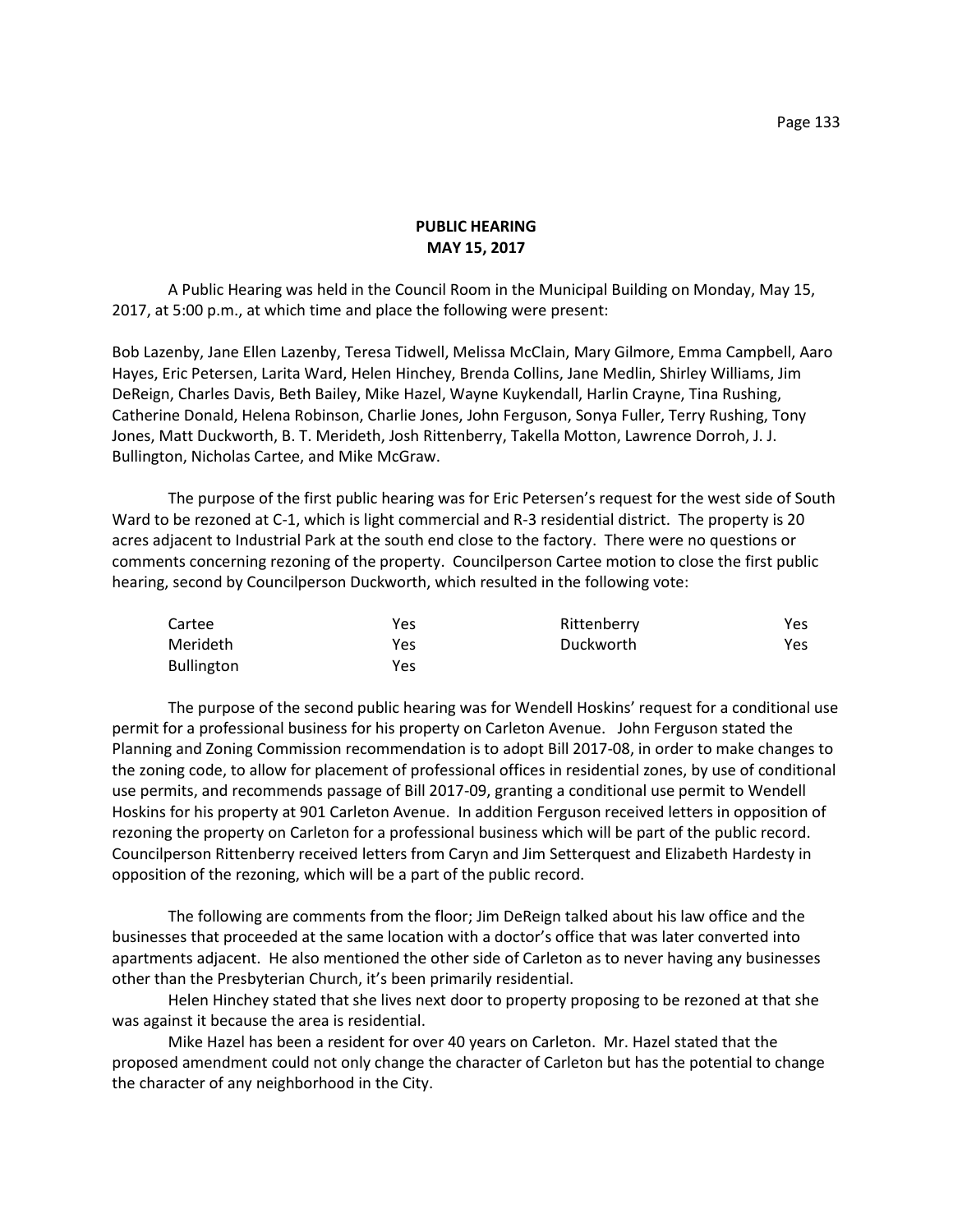Page 134

Jane Medlin's family has owned property on Carleton for over 100 years. She stated that if there wasn't property available on Ward or Truman then a look at residential areas may be in order.

Beth Bailey stated that she sold a house on Carleton and still has interest in a property on Carleton, she objects to the amendment to the rezoning.

Counselor Dorroh received letter from Donald Jefferies, Frank L. Raiter, and Mary Ann Raiter Smith which will be part of the public record in opposition to the proposed zoning. Counselor also received a letter from Wendell Hoskins stating that he was unable to attend, and is requesting a continuance of the hearing at the June 5, 2017 meeting for an opportunity to be heard. Councilperson Merideth motion to close the second public hearing, second by Councilperson Duckworth, which resulted in the following vote:

| Cartee            | Yes | Rittenberry | Yes |
|-------------------|-----|-------------|-----|
| Merideth          | Yes | Duckworth   | Yes |
| <b>Bullington</b> | Yes |             |     |

# **CITY OF CARUTHERSVILLE May 15, 2017**

Be it remembered the Council of the City of Caruthersville met in regular session Monday, May 15, 2017 at 5:30 p.m. in the Council room of the Municipal Building at which time and place the following were present:

| Mike McGraw           | Mayor                 |
|-----------------------|-----------------------|
| <b>Takella Motton</b> | City Clerk            |
| Lawrence Dorroh       | <b>City Counselor</b> |
| Tony Jones            | Sergeant at Arms      |
| Rittenberry           | Councilperson         |
| Hood (Absent)         | Councilperson         |
| Merideth              | Councilperson         |
| Grantham (Absent)     | Councilperson         |
| Rodgers (Absent)      | Councilperson         |
| Duckworth             | Councilperson         |
| <b>Bullington</b>     | Councilperson         |
| Cartee                | Councilperson         |
|                       |                       |

The number of members necessary to consider a quorum being present, the Mayor called the meeting to order and announced the meeting was in session for the transaction of business.

The first order of business was the approval of the May 1, 2017 minutes. Councilperson Merideth motion to approve, second by Councilperson Rodgers, which resulted in the following vote:

| Cartee   | Yes | Rittenberry | Yes |
|----------|-----|-------------|-----|
| Merideth | Yes | Dukworth    | Yes |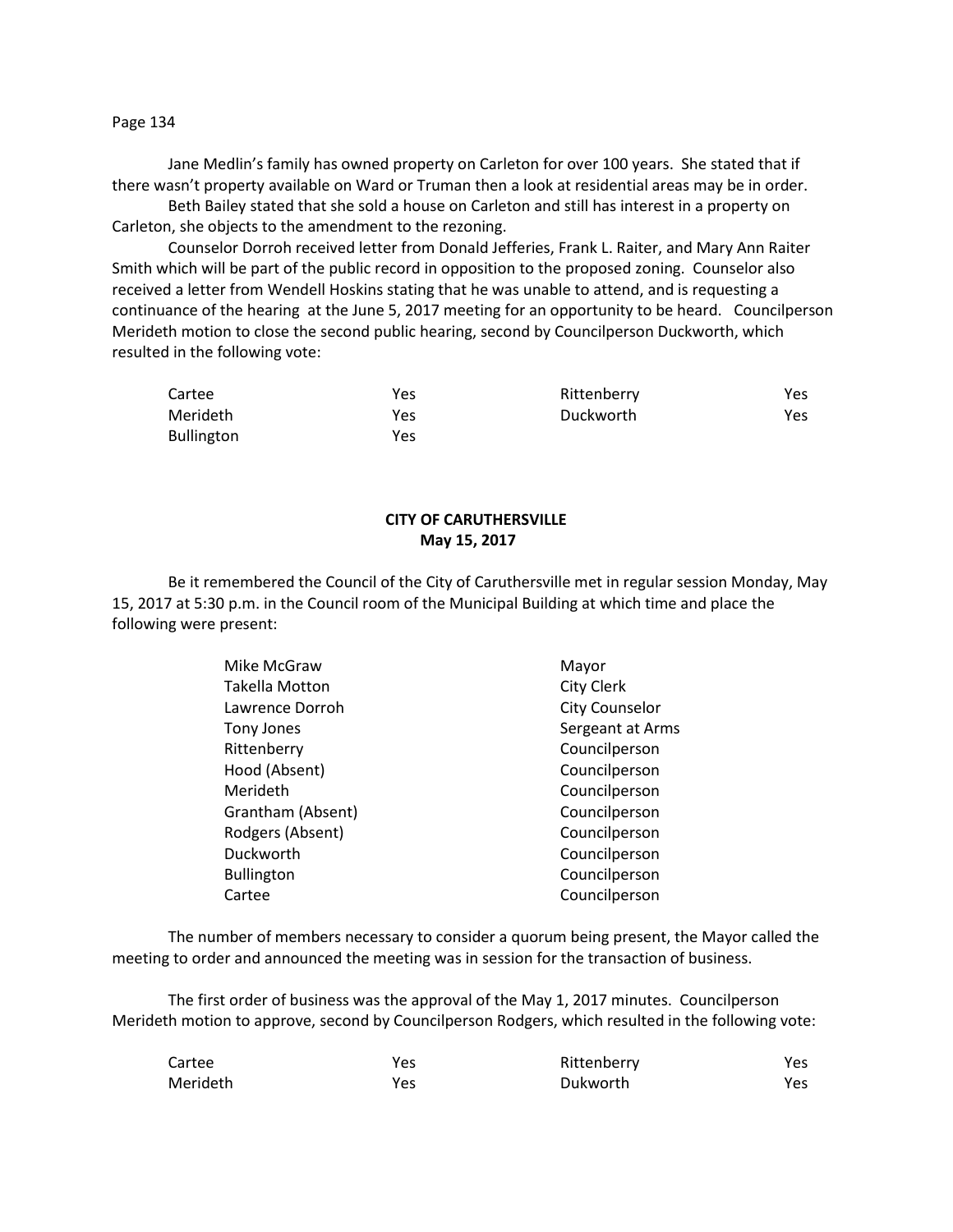#### Bullington Yes

Councilperson Cartee motion to approve the closed session minutes, second by Councilperson Rittenberry, which resulted in the following vote:

| Cartee            | Yes | Rittenberry | Yes |
|-------------------|-----|-------------|-----|
| Merideth          | Yes | Duckworth   | Yes |
| <b>Bullington</b> | Yes |             |     |

Councilperson Duckworth motion to approve the reports and bills, second by Councilperson Cartee, which resulted in the following vote:

| Cartee            | Yes | Rittenberry | Yes. |
|-------------------|-----|-------------|------|
| Merideth          | Yes | Duckworth   | Yes. |
| <b>Bullington</b> | Yes |             |      |

Mayor's report; the airport courtesy car does have a bad transmission and the Council will have to decide whether to repair or buy another car. Mayor McGraw, Counselor Dorroh, and Jeff Montgomery had a meeting May 2, 2017, and there's a potential business in the works. Counselor Dorroh is exploring different incentives for encouragement of new business for development of retail in the community. The economic team will be meeting soon for discussion of plans for the Exchange building. The land appraisal for the City property that a business is interested in will cost \$1,000, which will be done by mid-June. Ameren has complete work on the street lights on West  $13<sup>th</sup>$  and West  $15<sup>th</sup>$  at Laurant, Walker between East  $5<sup>th</sup>$  and  $7<sup>th</sup>$  St., and West  $8<sup>th</sup>$  and Ferguson. The lights are LED which are energy efficient and brighter. If you have a light don't hesitate to call Ameren. The City pays whether the light is working or not. The storm took out some lights and citizens were concerned when they will be replaced. The Mayor stated that he would call to see about the status. Republic Service will not be picking up trash Memorial Day, May 29, 2017. Everyone's trash will be picked up the following day of their normal pick up. MODOT is contracting to replace existing sidewalks on Truman from 13<sup>th</sup> to Locust to make them ADA compliant. The City is looking at pursuing a use tax for out of state purchases online. Citizens will pay either a sales tax or use tax, there's no double tax.

Fire & Police report; Chief Tony Jones provided a quote for 16 bulletproof vests and 17 outer carriers totaling \$14,687. He asked if the budget could be amended for the purchase to be taken out of Asset Forfeiture. Councilperson Bullington motion for the approval, second by Cartee, which resulted in the following vote:

| Cartee            | Yes | Rittenberry | Yes |
|-------------------|-----|-------------|-----|
| Merideth          | Yes | Duckworth   | Yes |
| <b>Bullington</b> | Yes |             |     |

Chief Jones also reported that the curfew will still be enforced even though school is out, and the large gatherings of youth that's causing disturbance will be dealt with. Councilperson Bullington stated that the Resource officer at the school has made a tremendous difference. She complimented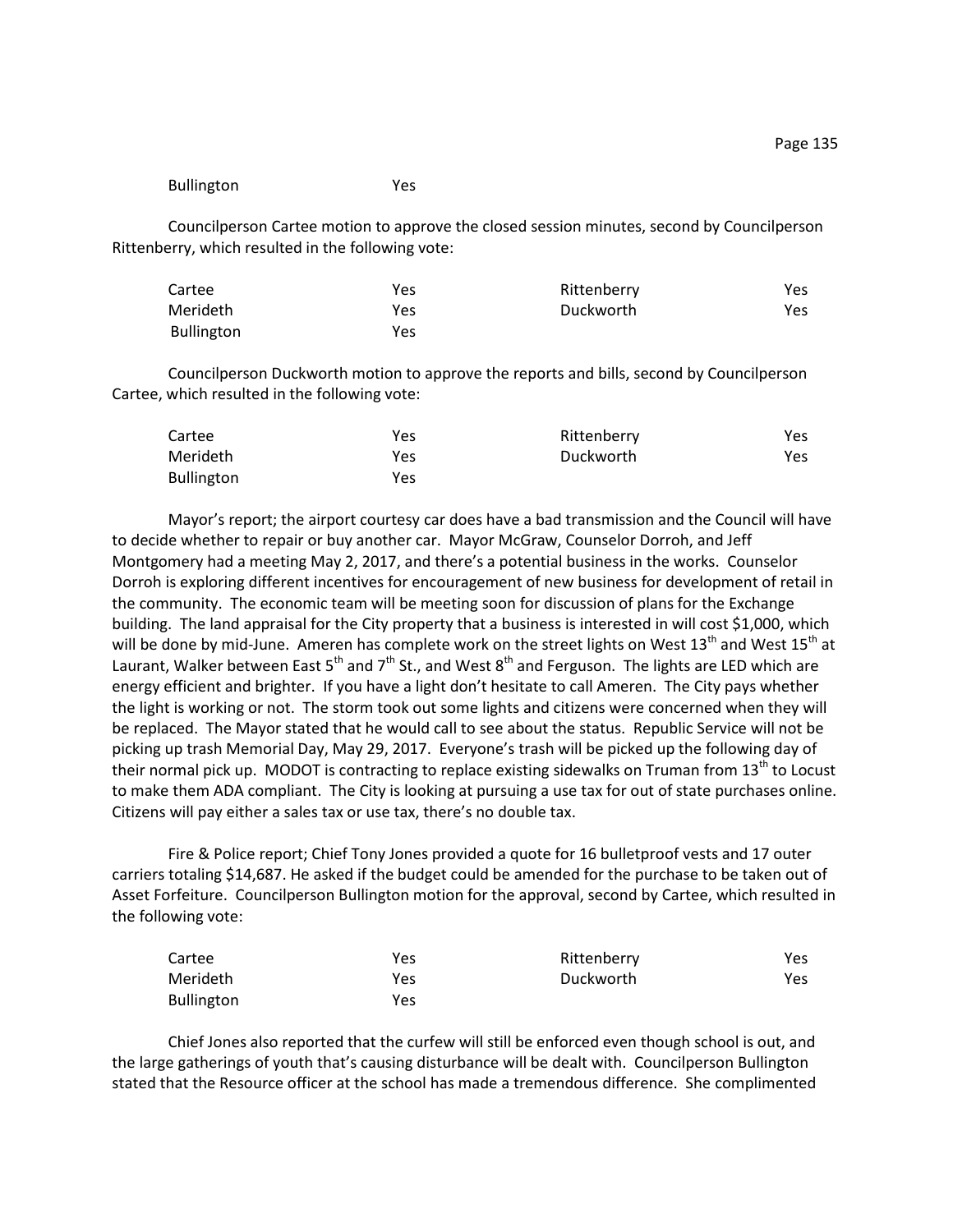#### Page 136

on the good working relationship between the school and police department. Councilperson Bullington is looking forward to another contractual year between the school and police department.

Chief Charlie Jones reported six fire calls between May 6, 2017 and May 15, 2017 as follows:

05/06/17; Gas leak on E.  $7<sup>th</sup>$  St., 05/07/17; Structure fire with moderate damage on Walker, 05/07/17; Structure fire with moderate damage at Easthaven, 05/08/17; Fire alarm sounding at the High School, 05/10/17; Fire alarm sounding at the High School, 05/10/17; Trash fire at outer road of I-55.

Terry Rushing reported they continue picking up debris from the storm and spring cleanup. They burned the large limb pile and hauled 14 truckloads to the transfer station. Several home inspections were conducted, and two building inspections. One building permit was conducted with four pending. Rushing introduced the new Code Enforcement, Sonya Fuller. Sonya Fuller stated that she held high regards towards integrity and professionalism, and looked forward to making the community a better place.

Councilperson Bullington asked if the department head would have a draft of their budget by May 26, 2017. There will be a budget to adopt based on estimated revenue, but would have to be amended with only having financials from the accountants through January. Terry Rushing stated that the Council had approved two drainage projects in the budget. He wanted to know whether to proceed with both or choose one, and do the other at a later date. John Chittenden recommends the  $19<sup>th</sup>$ project since Belle and Adams had somewhat of a relief from a previous clean out. Councilperson Duckworth stated the Street & Sanitation, needed to meet have a discussion about the projects.

Teresa Tidwell reported the bike program is up and running, and that the biggest problem is having the parents signing the waiver for not holding the City or Healthy Communities for any responsibilities. There are four bikes and twelve helmets, in which a helmet has to be taken with the checkout of a bike for a day. Rules are being instituted for the summer, in which one rule is no computer time until after the summer food program.

Paul Shaw reported the SCADA system was budgeted for \$100,000 out of Sales Tax Capital Improvements, but only recently was able to get a quote. It comes in under budget for \$89,400 from Hydro-Kinetics. Councilperson Bullington motion to proceed, second by Councilperson Duckworth, which resulted in the following vote:

| Cartee            | Yes | Rittenberry | Yes |
|-------------------|-----|-------------|-----|
| Merideth          | Yes | Duckworth   | Yes |
| <b>Bullington</b> | Yes |             |     |

Introduction to bills; Councilperson Duckworth motion for the reading of Bill No. 2017-07 by title only, second by Council person Bullington as follows: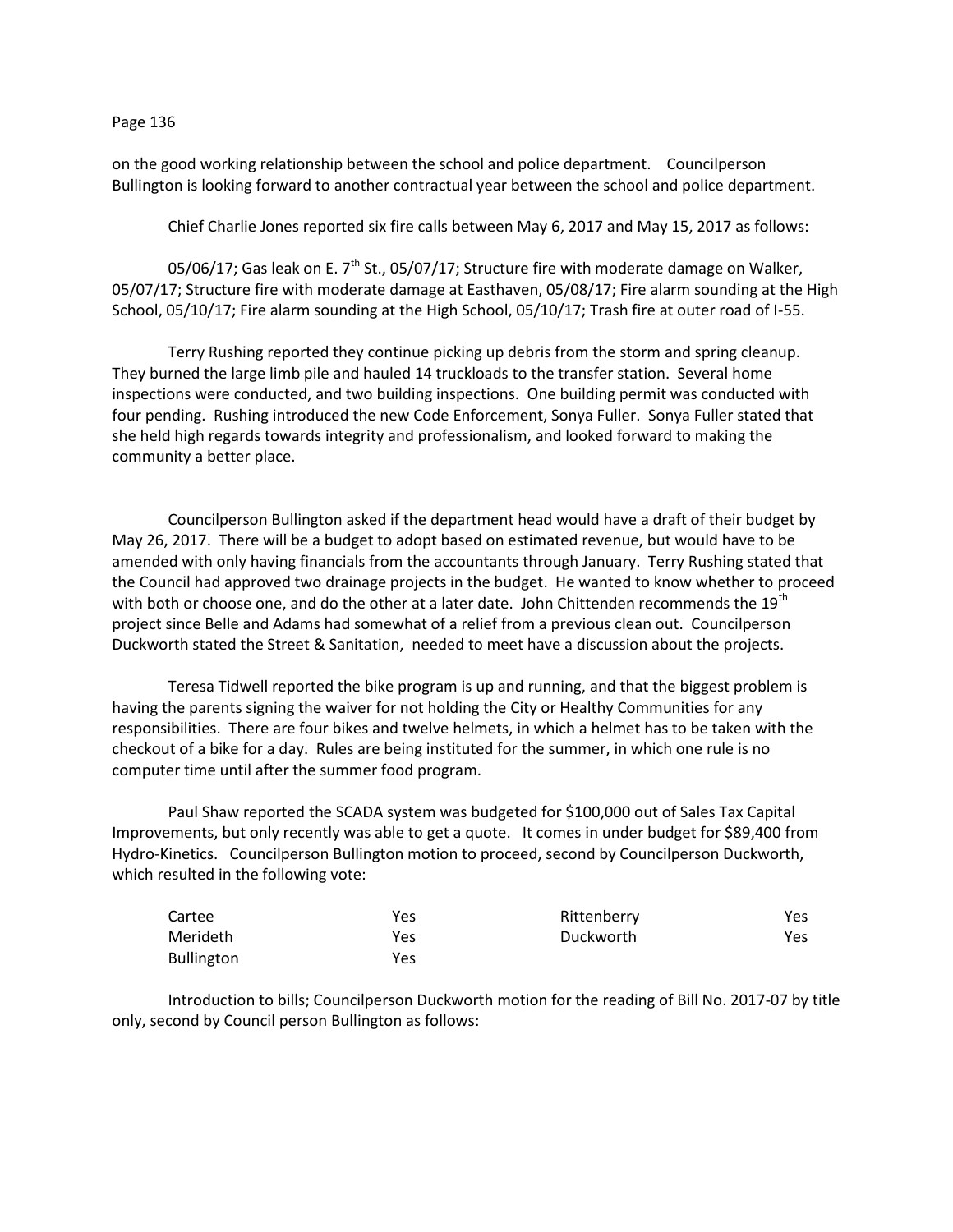### **BILL NO. 2017-07 ORDINANCE NO. 2017-07**

# **AN ORDINANCE CHANGING THE ZONING CLASSIFICATION OF CERTAIN PROPERTY FROM THE R-1 SINGLE FAMILY RFESIDENTIAL DISRICT TO THE C-1 COMMERCIAL AND RESIDENTIAL DISTRICT**

| Cartee            | Yes | Rittenberry | Yes. |
|-------------------|-----|-------------|------|
| Merideth          | Yes | Duckworth   | Yes. |
| <b>Bullington</b> | Yes |             |      |

Councilperson Duckworth motion for the second reading of Bill No. 2017-07, second by Councilperson Merideth. The question before the Council is now will Bill No. 2017-07 to be known as Ordinance No. 2017-07 pass and become law, which resulted in the following vote on said question to wit:

| Cartee     | Yes | Rittenberry | Yes. |
|------------|-----|-------------|------|
| Merideth   | Yes | Duckworth   | Yes. |
| Bullington | Yes |             |      |

There were two draft ordinances that were included in the Council's packet to consider, make amendments, or to proceed with concerning the rezoning of Carleton Avenue. Councilperson Duckworth stated that he represented the people of Ward 4 on Carleton, and lives on Carleton. He stated he didn't see any benefit of having a law office on Carleton, but would be willing to here Mr. Hoskins proposition. Councilperson Bullington motion to deny the request of Wendell Hoskins to have a conditional use permit for a professional business on Carleton Avenue. Councilperson Merideth second the motion, which resulted in the following vote:

| Cartee            | Yes | Rittenberry | Yes |
|-------------------|-----|-------------|-----|
| Merideth          | Yes | Duckworth   | Yes |
| <b>Bullington</b> | Yes |             |     |

Councilperson Merideth stated that he made a derogatory statement on social meeting in response to Planning and Zoning recommendation to grant Wendell Hoskins request for a conditional use permit for a professional business. He apologizes for taking the approach that he did. Councilperson Cartee motion to go into closed session for legal matters, second by Councilperson Duckworth, which resulted in the following vote:

| Cartee            | Yes | Rittenberry | Yes  |
|-------------------|-----|-------------|------|
| Merideth          | Yes | Duckworth   | Yes. |
| <b>Bullington</b> | Yes |             |      |

Upon returning from closed session, the City Clerk presented the Council with schedules of data from 2012-2013 provided by the Missouri Municipal League. The schedules consist of municipalities categorized by population, annual operating budget, classification, and number of employees. The data was presented to show comparison of salaries in relation to job positions to other cities close to having the same breakdown as the city of Caruthersville. There was information that was floating around that